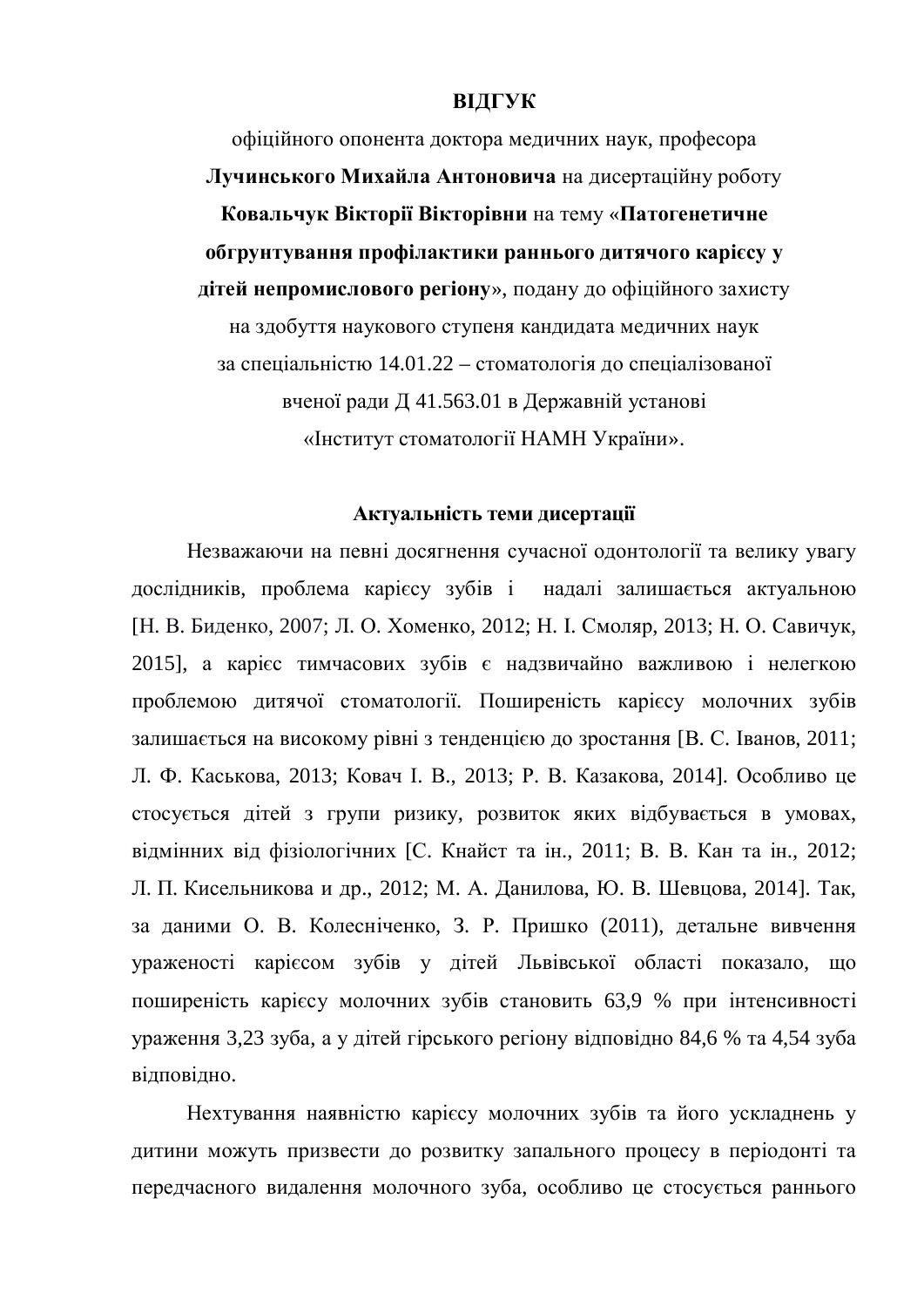дитячого карієсу, який за визначенням Американської Стоматологічної Академії і Американської академії дитячої стоматології трактується як «Ранній дитячий карієс визначається як присутність одного або більше уражених (без утворення порожнини або з порожниною), втрачених (з причини карієсу) або запломбованих поверхонь зуба в будь-якому тимчасовому зубі у дошкільника віком від народження до 71 місяця», а також визначає поняття «тяжкий ранній дитячий карієс» (severe early childhood caries - S-ECC), що також визначається як «атиповий», «прогресуючий», «гострий», «квітучий» [Н. В. Биленко, 2007].

Поширеність раннього дитячого карієсу у світі коливається в широких межах – від кількох відсотків до 70 % і вище у дітей різних країн, регіонів та серед різних прошарків населення. Навіть у розвинутих країнах, таких, як США, частота карієсу у дітей віком 2-5 років в середньому становить 23,7 %, дуже коливаючись серед різних груп населення – від 1 % до 38 % у дітей 1-2 років, від 5 % до 56 % - 2-3 річних, а поширеність раннього карієсу тимчасових зубів серед дітей – мешканців різних областей і регіонів України коливалась в межах від 9,05 % до 95,3 %, інтенсивність – від 0,6 до 3,0 каріозних зубів.

Таким чином, враховуючи вищесказане, дисертаційна робота Ковальчук Вікторії Вікторівни, яка присвячена патогенетичному обгрунтуванню профілактики раннього дитячого карієсу у дітей непромислового регіону, безперечно, є надзвичайно актуальною і своєчасною.

### Зв'язок роботи з науковими програмами, планами, темами

Дисертаційна робота є фрагментом науково-дослідної роботи ДУ «Інститут стоматології НАМН України» на тему «Удосконалити профілактику та лікування основних стоматологічних захворювань у пацієнтів на тлі зниженої неспецифічної резистентності, обумовленої антропогенними та біогеохімічними макро- та мікроелементозами» (шифр НДР: НАМН 089.13, державна реєстрація № 0113U000532). Здобувач є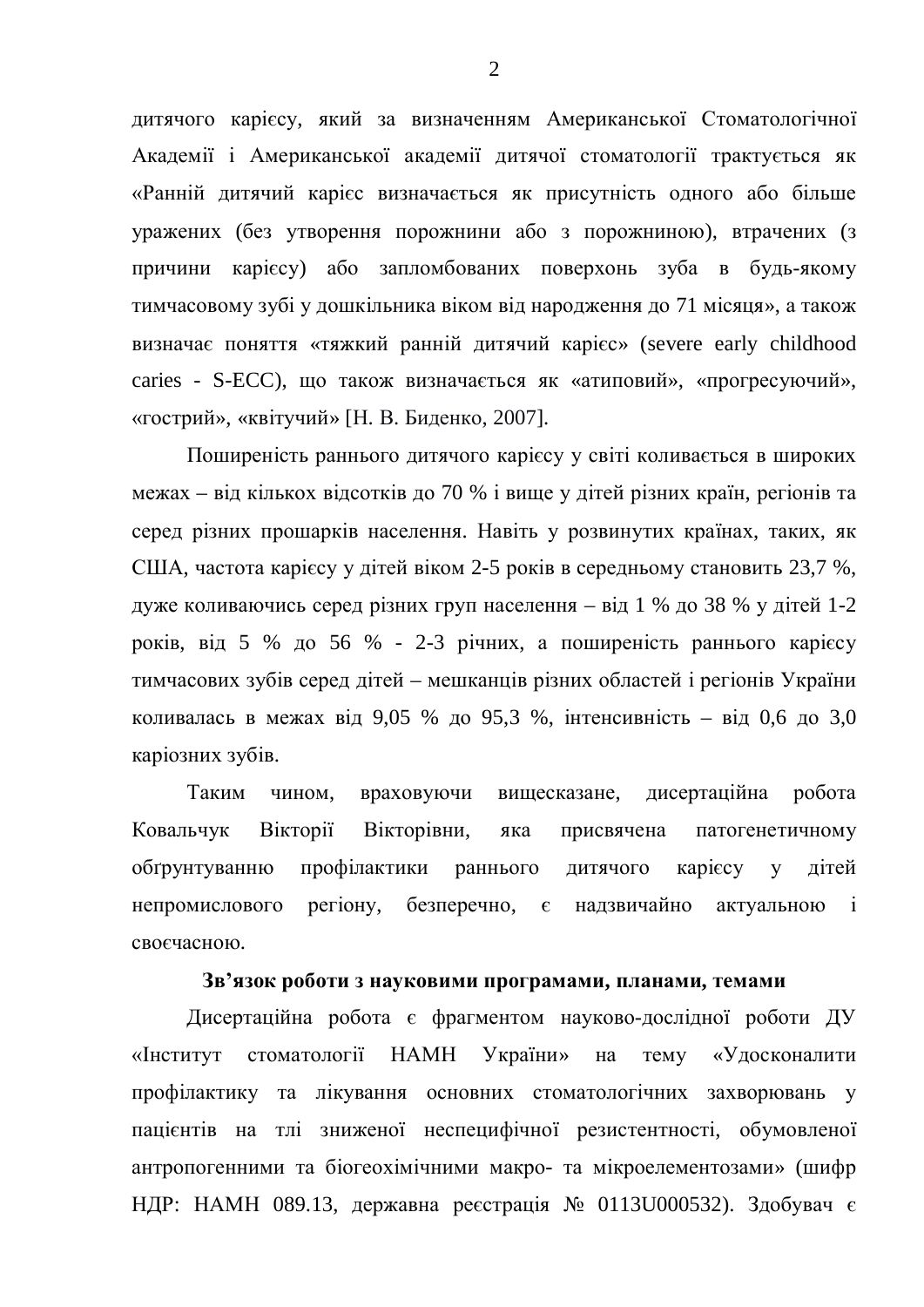виконавцем окремих фрагментів зазначеної теми.

# Ступінь обгрунтованості наукових положень,

### **висновків, рекомендацій**

Ступінь обґрунтованості наукових положень, висновків і рекомендацій визначається чітко поставленими і вирішеними завданнями, достатнім об'ємом клінічного матеріалу (121 дитина 2–5-річного віку, які проживали в регіоні з дефіцитом фтору у питній воді), використанням сучасних клінічних, експериментальних, інструментальних та лабораторних методів обстеження, відмінно підібраною і застосованою статистичною обробкою отриманих результатів дослідження, а також ґрунтовним аналізом отриманих результатів та логічністю викладених висновків і практичних рекомендацій дисертаційної роботи.

Ефективність розробленого та запропонованого лікувальнопрофілактичного комплексу, у складі якого були препарати зареєстровані в Україні і які мають дозвільні документи для застосування, автор вивчав порівнюючи наступні групи дітей: 2-3 роки 28 осіб (основна група - 15 дітей, група порівняння -13), 4-5 років 30 осіб (основна група - 15 осіб, група порівняння - 15). Лікувально-профілактичний заходи у дітей, які включені в наукове дослідження, проводилось на основі сучасних вітчизняних та міжнародних рекомендацій.

Висновки, що приведені в кінці кожного розділу і в кінці дисертації, є чіткими й інформативними, відповідають меті та завданням роботи та обтрунтовують вірогідність результатів і дають рекомендації щодо їх використання.

# Новизна основних положень і висновків дисертації, **i** наукове і практичне значення

Наукова новизна дослідження полягає у оптимізації діагностичного комплексу оцінки стоматологічного статусу дітей раннього та дошкільного віку, що враховує основні ланки патогенезу виникнення карієсу зубів і включає оцінку загального стану організму, його резистентність, гомеорезис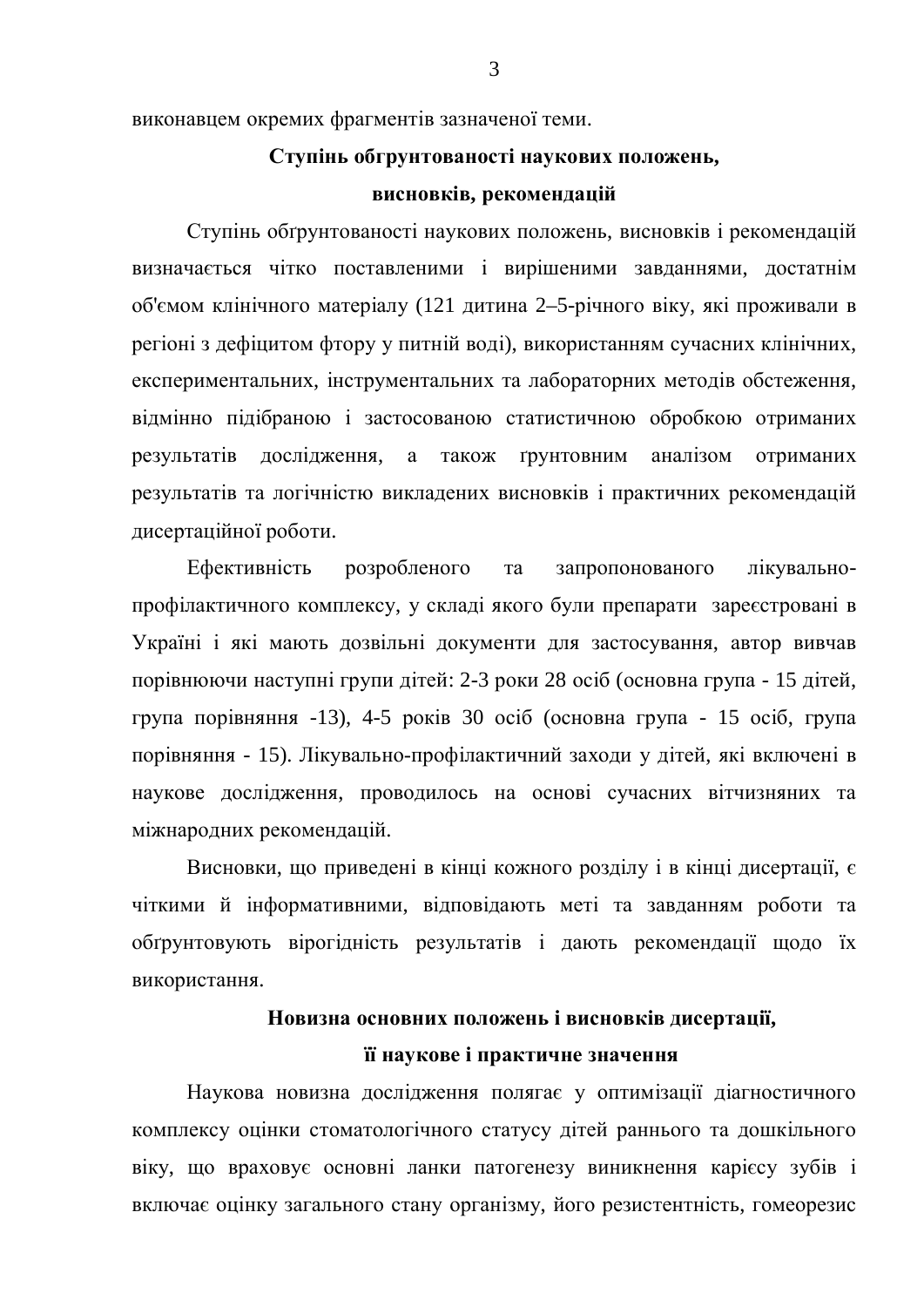ротової рідини, стан твердих тканин зубів і споживання вуглеводів.

В роботі доказано, що при низькій концентрації фтору в питній воді у дітей знижується кислоторезистентність емалі, її електричний опір і функціональна карієспротекторна активність пульпи, спостерігається порушення функціонального стану мікрокапілярного русла ясен і збільшення її бар'єрної проникності, що є факторами ризику виникнення карієсу зубів. Вперше показано, що швидкість зростання інтенсивності карієсу зубів у дітей в період з 2-3-х до 4-5-ти років, при відсутності лікування, становить 0,65 на рік і перевищує цю величину в 2,2 рази у дітей основної групи, що диктує необхідність проведення профілактичних заходів вже в ранньому дитячому віці.

Цікавим елементом наукової новизни є проведення експериментальних досліджень для обґрунтування складу карієспрофілактичного комплексу у дітей раннього і дошкільного віку, які показали, що використання препаратів, які коректують метаболічні процеси в дитячому організмі, адаптогенної, антиоксидантної, мембранотропної, антимікробної і антистресової дії, дозволили підвищити неспецифічну резистентність організму та досягти каріє спрофілактичного ефекту.

Важливим для практичної охорони здоров'я є впровадження, розробленого й апробованого в експерименті, поетапного лікувальнопрофілактичного комплексу, що включає полівітаміни, мікроелементи, антиоксидантні, мембранотропні, остеотропні і мінералізуючі препарати, який дозволив отримати карієспрофілактичну ефективність в 53,8 $\square$ 56,8 %.

Диференційовані схеми профілактики карієсу зубів впроваджені в клінічну практику відділу епідеміології та профілактики основних стоматологічних захворювань, дитячої стоматології та ортодонтії ДУ «ІС НАМН», «Медичний центр дитячого стоматологічного здоров'я ОНМедУ», Одеської обласної стоматологічної поліклініки та включені в навчальний процес Одеського національного медичного університету.

4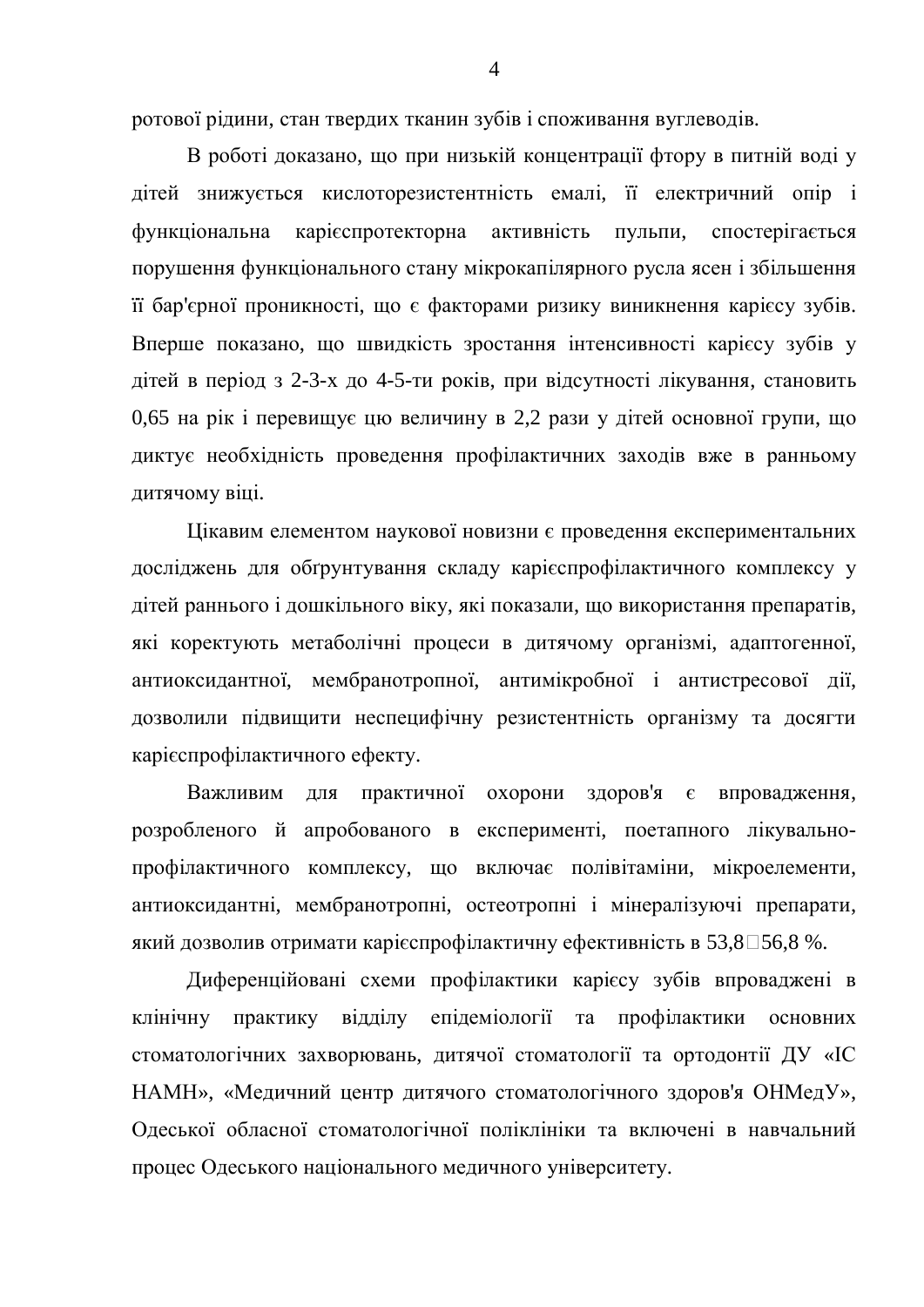## Оцінка змісту дисертації та її завершеність.

Дисертаційна робота написана згідно вимог, які ставляться до кандидатських дисертацій, викладена на 162 сторінках комп'ютерного тексту  $(0.0640)$ вний текст складає 124 сторінки), ілюстрована 12 рисунками і 35 таблицями. Складається зі вступу, огляду літератури, 3 розділів власних досліджень, аналізу та узагальнення отриманих результатів, висновків, практичних рекомендацій і списку використаної літератури, який включає 259 джерел, з них 76 зарубіжних. Відповідно до мети та завдань дисертаційної роботи, опрацьовано структуру, визначено об'єкт і предмет дослідження, комплекс клінічних, експериментальних та лабораторноінструментальних методів дослідження.

«Вступ» викладений автором на 7 сторінках. Тут детально обґрунтовано актуальність теми дисертації, визначено мету та завдання дослідження, перераховано використані методи, донесено наукову новизну та практичне значення одержаних результатів, описано впровадження їх у практику медичних закладів з метою підвищення резистентності організму дітей до стоматологічних захворювань.

Матеріали дисертаційної роботи всебічно висвітлені у наукових статтях та виступах на конференціях та з'їздах. Всі підрозділи вступу сформульовані ґрунтовно і зрозуміло.

Перший розділ «Огляд літератури», який викладений на 19 сторінках і складається з двох підрозділів, читається легко, містить ґрунтовний аналіз тематичних досліджень, висвітлює сучасний стан проблеми патогенезу, діагностики, лікування і профілактики карієсу зубів у дітей. Дисертант велику увагу приділяє аналізу літератури, що розглядає сучасні погляди на фактори ризику розвитку раннього дитячого карієсу зубів, які є прямою загрозою для здоров'я дитини, спричинюючи пригнічення імунологічної реактивності, появу алергічних захворювань, підвищує ризики розвитку захворювань. Автором детально досліджено питання розвитку та перебігу раннього карієсу зубів у дітей, а також перспективи застосування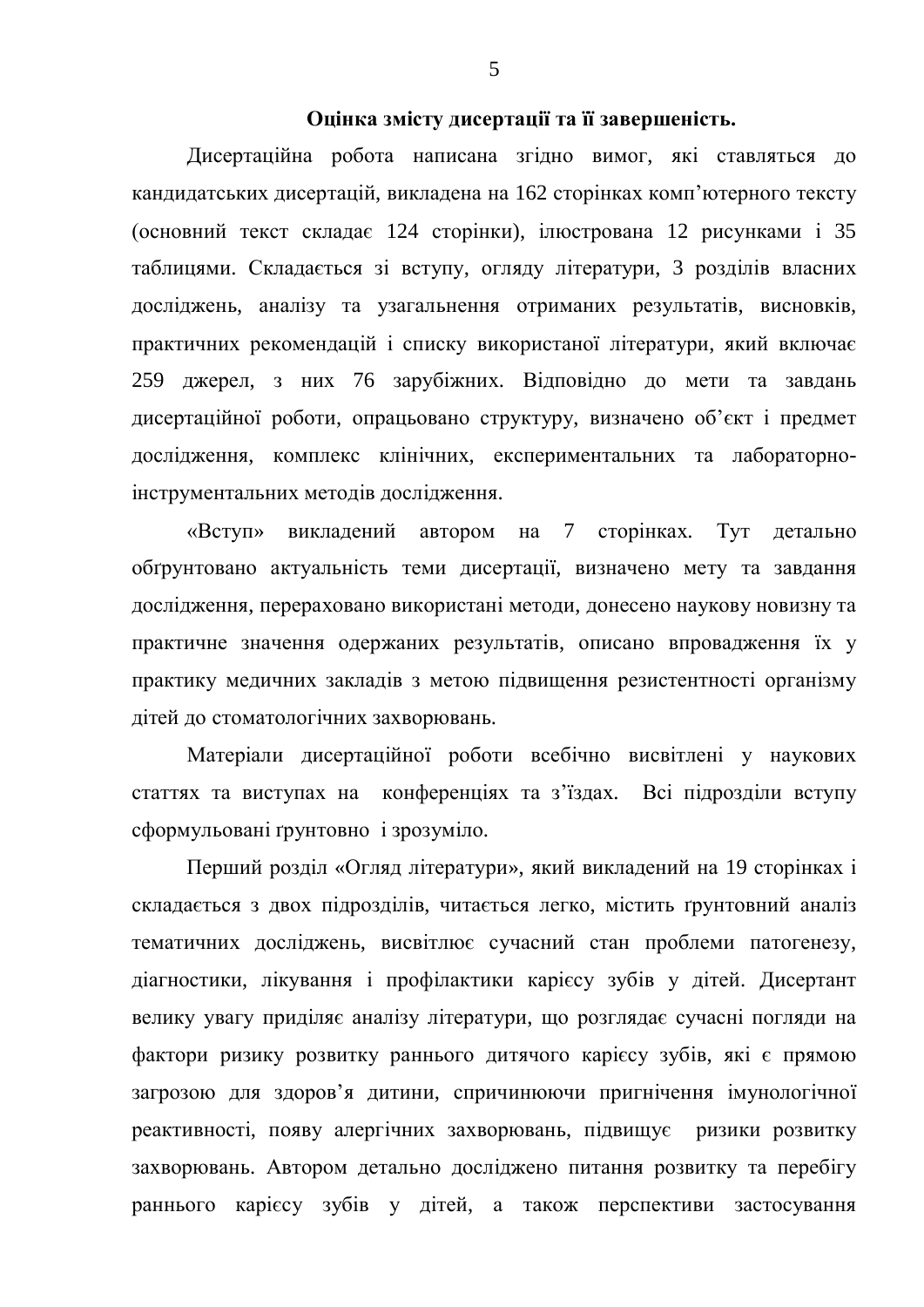різноманітних лікарських середників у практиці дитячого стоматолога, з метою профілактики та лікування основних стоматологічних захворювань. Закінчується даний розділ висновками у яких автор обґрунтовує актуальність вибраної теми дослідження.

Огляд літератури складає 15,3 %  $\sigma$ б'єму основної частини тексту дисертації і не перевищує межі допустимих 20 %. Серед зауважень слід відмітити, що серед цитованих автором джерел зустрічаються роботи 1980-1990 років, які є дещо застарілими. Однак, деякі з них є фундаментальні і не переглядались до теперішнього часу, а деякі, викладені у джерелах результати, уже трактуються на сучасному рівні.

Другий розділ «Матеріали та методи дослідження» викладений на 16 сторінках друкованого тексту. Він містить дані про груповий поділ обстежуваних дітей, опис клінічних, експериментальних, лабораторних та статистичних методів дослідження, що використовувались у роботі. Використані методи сучасні, інформативні, адекватні меті та завданням, забезпечують отримання чітких та достовірних результатів і зробити відповідні висновки. Розділ побудовано логічно і послідовно, матеріал викладено доступно.

Як зауваження, потрібно відмітити, що на наш погляд, в даному розділі недоцільно було давати склад лікувально-профілактичного комплексу та характеристику препаратів, які використовувалися в ньому, а перенести його у 4 та 5 розділи, так як це є методика, яку запропонувала автор.

У третьому розділ, який висвітлено на 31 сторінці комп'ютерного тексту і складається з двох підрозділів, подано детальний аналіз результатів власних досліджень. В першому підрозділі наведені дані про поширеність та інтенсивність карієсу молочних зубів та захворювань тканин пародонта, як чинника ризику розвитку патології, у обстежених дітей, дана характеристика клінічного перебігу захворювань. На підставі отриманих результатів автор стверджує про високу стоматологічну захворюваність дітей раннього та дошкільного віку, які проживають у непромисловому регіоні зі зниженою

6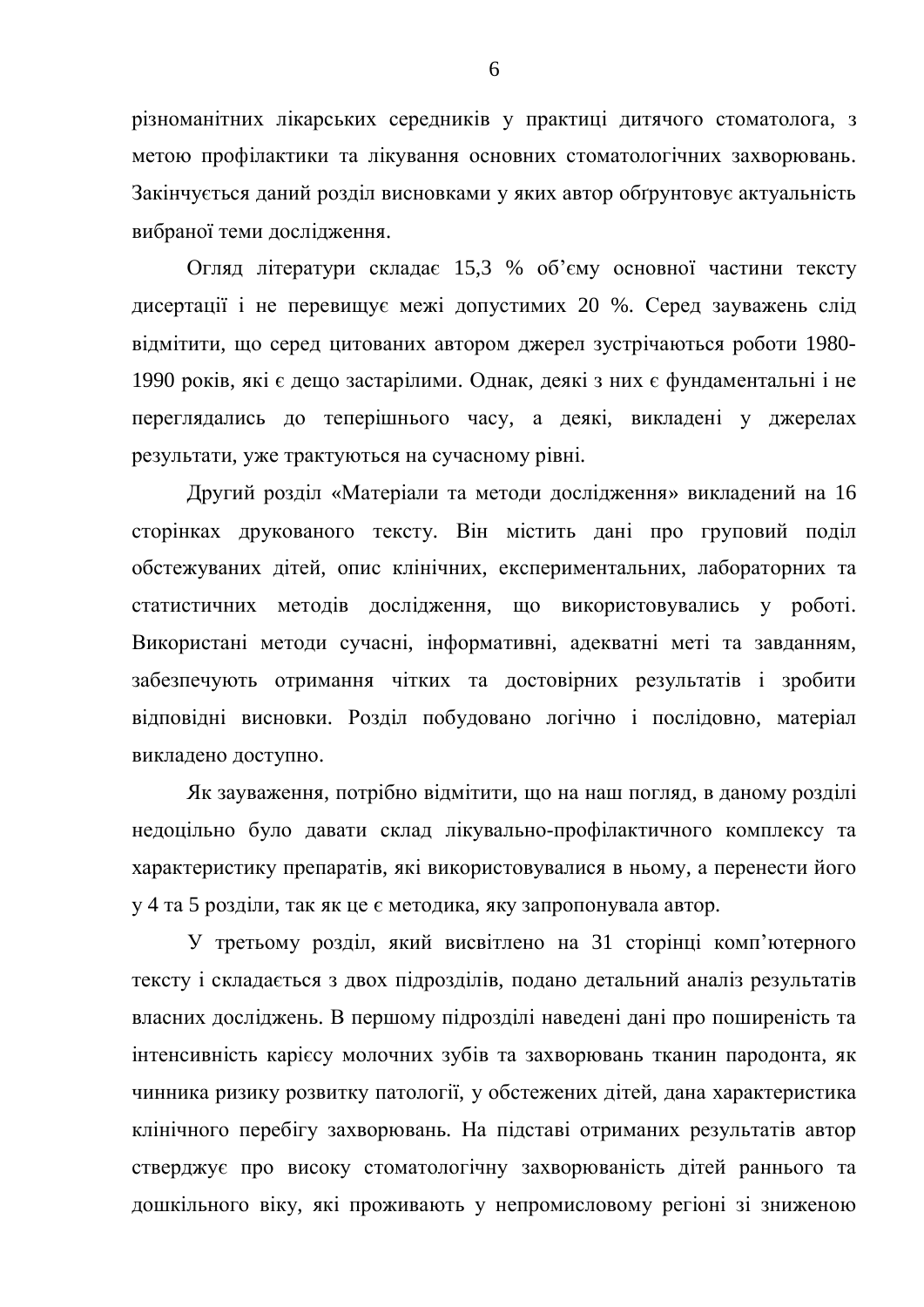концентрацією фтору питної води, що диктує необхідність розробки та упровадження програми профілактики основних стоматологічних захворювань.

Дуже цікавим є другий підрозділ, який присвячений регресійному аналізу показників стоматологічного статусу і кісткового метаболізму у дітей різних регіонів України. У розрахунках використовувалися середні значення показників серед населення України, які отримані на основі усереднення значень відповідного показника в різних регіонах України, не враховуючи області з принциповими відмінностями (пов'язані зі специфічними відхиленнями, які можуть невірним чином вплинути на середнє). Проведені вище дослідження показали чітку залежність карієсу від стану гігієни порожнини рота, причому ця залежність відрізняється в залежності від регіону і віку дитини. На основі цих досліджень розроблено математичні моделі, що дозволяють прогнозувати рівень ураження карієсом зубів дітей 2-5 років в залежності від регіону проживання (промисловий, непромисловий).

Розділ доповнено ілюстрованими таблицями та діаграмами. Числові дані та результати статистичного аналізу наведені в 12 таблицях та ілюстровані 12 рисунками. В кінці розділу сформульовано висновки та перераховано опубліковані на основі проведених досліджень праці. Слід відмітити, що доцільніше було навести бібліографічні дані робіт, а не робити посилання на автореферат дисертації.

Четвертий розділ, представлений на 8 сторінках, присвячений експериментальному обтрунтуванню комплексної профілактики основних стоматологічних захворювань у дітей раннього віку на моделі карієсу зубів у щурів. Автором показано, що проведення двохетапної профілактики карієсу зубів у щурів ефективно перешкоджає розвитку каріозного процесу, запобігає зниженню мінералізуючої функції слини, стимулює накопичення кальцію в ротовій рідині. У той же час каріє согенний раціон і лікувальнопрофілактичний комплекс достовірно не впливали на вміст фосфору в ротовій рідині тварин.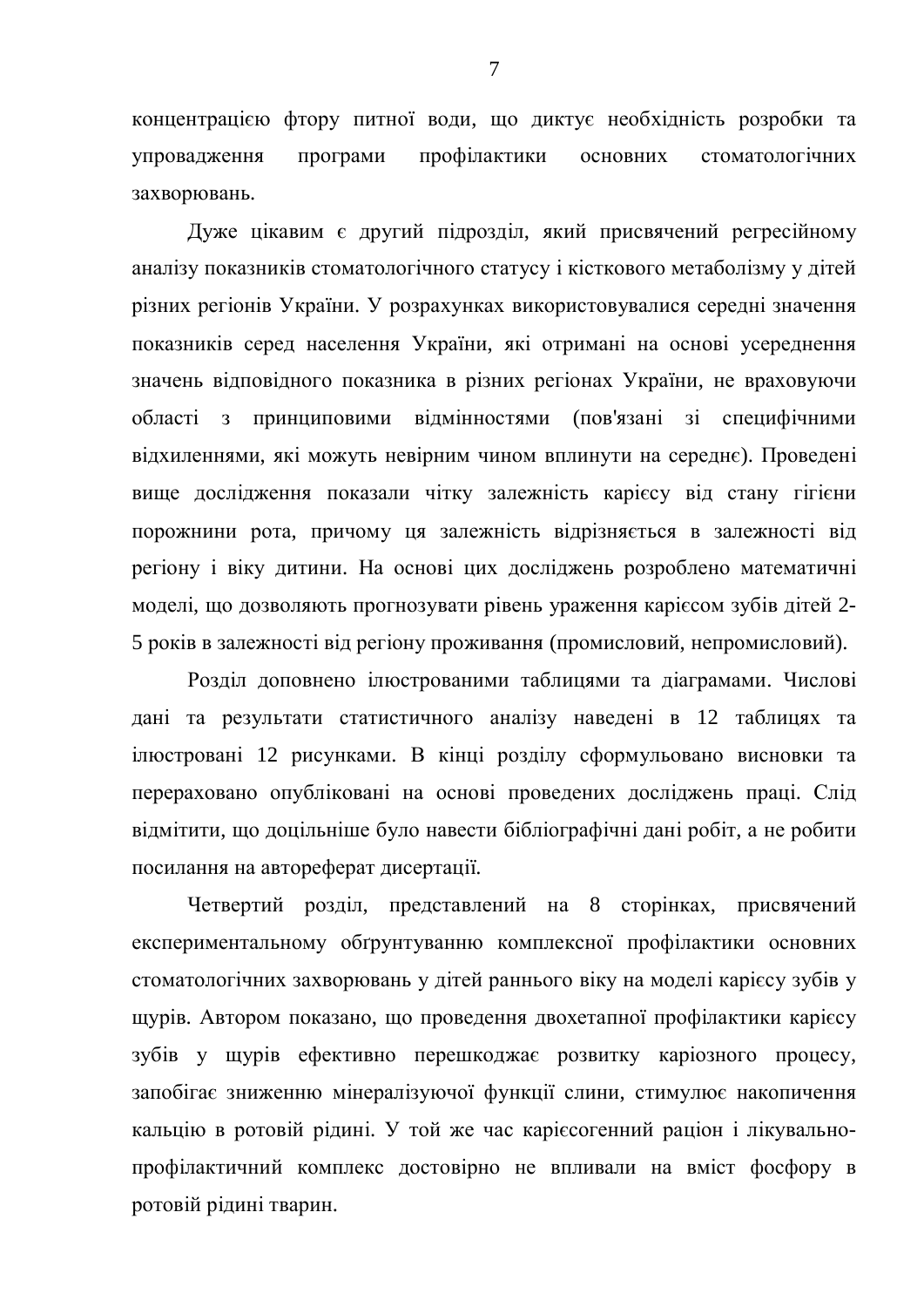Числові дані та результати статистичного аналізу наведені в 4 таблицях. Суттєвих зауважень до змісту даного розділу нема.

В кінці розділу подаються висновки та перелік опублікованих автором праць.

П'ятий розділ «Клиническая и клинико-лабораторная оценка эффективности предложенного комплекса профилактики кариеса зубов у детей раннего и дошкольного возраста» викладений на 29 сторінках і складається з 3 підрозділів. Дисертантом детально обґрунтовано вибір та клінічну ефективність розробленого лікувально-профілактичного комплексу у дітей. Аналіз впровадження в клініці запропонованих профілактичних заходів показав, що каріеспрофілактичний ефект у дітей 2-3 років за два роки спостережень склав 53,8%, а у 4-5-ти річних  $\Box$  56,8%. У дітей основних груп підвищився рівень кальцію у сироватці крові, нормалізувалися біохімічні показники ротової рідини та підвищилася неспецифічна резистентність організму дітей.

Розділ логічно доповнено 17 таблицями. В кінці розділу сформульовано висновки та наведено перелік опублікованих праць.

У останньому розділі «Анализ и обобщение полученных результатов», який викладений на 14 сторінках комп'ютерного тексту, автор дає стислу інформацію про мету та завдання дослідження, описує методи дослідження та проводить обгрунтовані пояснення результатам своєї роботи, зсилаючись на власні спостереження. На наш погляд, у цьому розділі необхідно було провести порівняльний аналіз отриманих даних з результатами інших дослідників, а також не доцільно детально описувати методи дослідження, так як вони описані в 2 розділі.

Наукові положення, висновки і рекомендації випливають із фактичного матеріалу, є обґрунтованими узагальненнями, які логічно завершують роботу, достовірні та мають теоретичне і практичне значення.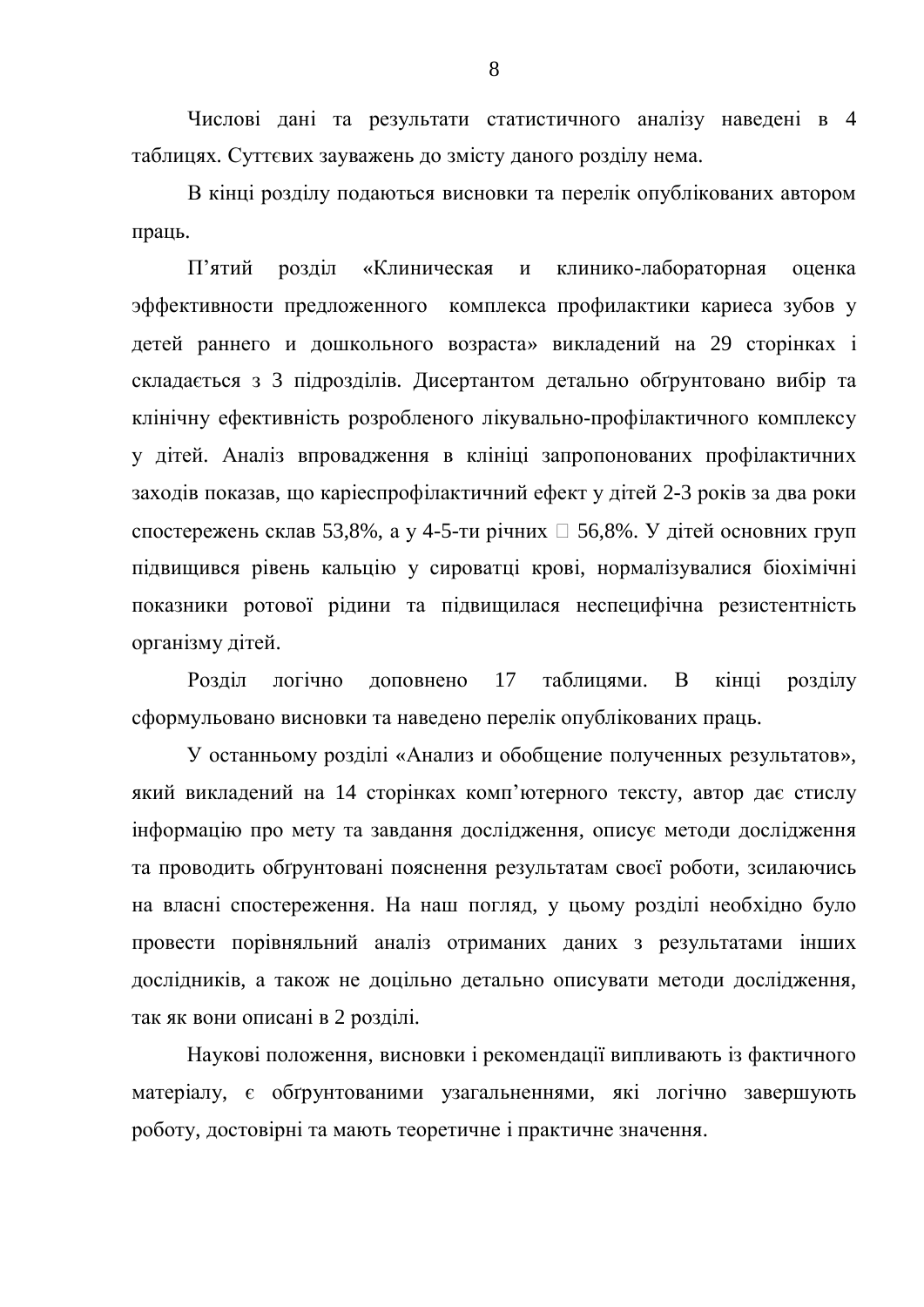## Повнота викладу результатів дисертації

#### у наукових фахових виданнях

Матеріали та основні положення дисертаційної роботи повністю відображені автором у 9 наукових працях, з яких 5 статей опубліковано у фахових виданнях, рекомендованих МОН України, 1 стаття у закордонному періодичному науковому фаховому виданні і 3 роботи – у матеріалах і тезах наукових конгресів та конференцій. Крім того отримано патент на корисну модель.

# Недоліки дисертації та автореферату щодо їх змісту і оформлення

В цілому робота написана добре, легко сприймаються результати проведених досліджень, достатня кількість ілюстрацій. Місцями трапляються орфографічні та стилістичні помилки, до окремих рисунків слід було б дати більше пояснень та більш раціонально розмістити текст дисертації, особливо перед таблицями. Слід відзначити, що окремі недоліки дисертації жодною мірою не знижують цінності роботи. Принципових зауважень щодо змісту роботи немає, її результати повною мірою відображені в авторефераті, який також оформлений правильно, заперечень та зауважень не викликає. При ознайомленні з представленою дисертаційною роботою виник ряд запитань, які не носять принципового характеру, проте потребують додаткового роз'яснення:

1. Які, на Вашу думку, основні чинники ризику виникнення раннього дитячого карієсу зубів?

2. Чим обумовлено вибір великої кількості медикаментозних середників для профілактики раннього дитячого карієсу у дітей 3-5-річного віку і чи проводили Ви консультації з лікарями-педіатрами при виборі і призначенні цих препаратів?

3. Яка медико-соціальна ефективність застосування запропонованого Вами лікувально-профілактичного комплексу і чи були у дітей основної групи ускладнення, пов'язані з застосуванням даного комплексу?